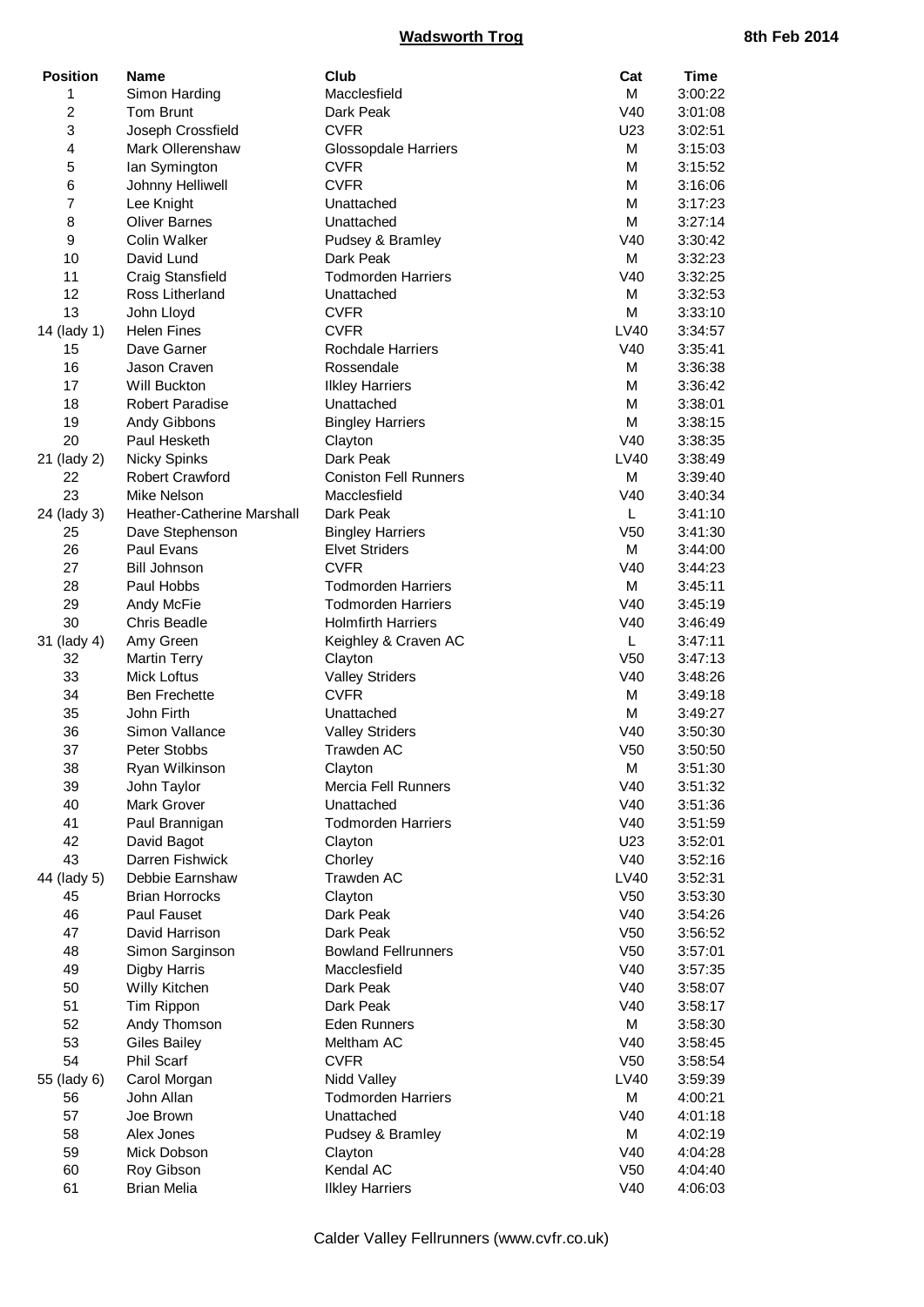| 62            | John Minta               | Manchester YMCA Harriers             | V40             | 4:06:38 |
|---------------|--------------------------|--------------------------------------|-----------------|---------|
| 63            | Ben Wolstenholme         | Saddleworth Runners                  | М               | 4:06:52 |
| 64            | Ivan Whigham             | Clayton                              | V <sub>50</sub> | 4:07:12 |
| 65            | Oliver Cheyne            | <b>Valley Striders</b>               | М               | 4:07:13 |
| 66            | Martin Mason             | <b>CVFR</b>                          | V40             | 4:07:39 |
| 67            | Paul Calverley           | Accrington Road Runners              | V40             | 4:11:18 |
| 68            | Nick Goddard             | Unattached                           | М               | 4:11:33 |
| 69            | Keith Holmes             | Dark Peak                            | V <sub>50</sub> | 4:11:52 |
| 70            | Robert Tyson             | <b>Todmorden Harriers</b>            | М               | 4:12:53 |
| 71            | <b>Scott Baistow</b>     | <b>Barlick Fell Runners</b>          | U23             |         |
|               |                          |                                      | V40             | 4:13:10 |
| 72            | <b>Craig Neville</b>     | Unattached                           |                 | 4:13:34 |
| 73            | lan Wood                 | <b>CVFR</b>                          | V40             | 4:14:45 |
| 74            | Andy Pooler              | <b>Achille Ratti</b>                 | V40             | 4:14:45 |
| 75            | Paul Smith               | <b>Valley Striders</b>               | V40             | 4:15:45 |
| 76            | David Phillips           | Vale Royal                           | M               | 4:16:36 |
| 77            | Roy Gardner              | Saddleworth                          | V40             | 4:18:19 |
| 78            | Nick Kelly               | <b>Horwich Harriers</b>              | V40             | 4:20:05 |
| 79            | Benjamin Beckwith        | <b>Todmorden Harriers</b>            | М               | 4:20:11 |
| 80            | Phil Hodgson             | <b>Todmorden Harriers</b>            | V <sub>50</sub> | 4:21:03 |
| 81            | Andy Smith               | Unattached                           | V40             | 4:21:18 |
| 82 (lady 7)   | Jackie Scarf             | <b>CVFR</b>                          | LV50            | 4:21:21 |
| 83            | John Levick              | <b>Holmfirth Harriers</b>            | V <sub>50</sub> | 4:22:27 |
| 84            | Michael Cooper           | Unattached                           | V40             | 4:23:56 |
| 85            | Neil Worswick            | <b>FRA</b>                           | V40             | 4:23:56 |
| 86            | James Pierce             | Penistone Footpath Runners           | М               | 4:25:10 |
|               |                          | <b>CVFR</b>                          | L               |         |
| 87 (lady 8)   | Helen Buchan             |                                      |                 | 4:25:14 |
| 88            | Steve Boom               | <b>Pudsey Pacers</b>                 | V40             | 4:26:41 |
| 89            | <b>Martyn Price</b>      | Harrogate Harriers                   | V <sub>50</sub> | 4:31:48 |
| 90 (lady 9)   | Catherine Litherland     | Unattached                           | L.              | 4:32:07 |
| 91 (lady 10)  | <b>Helen Price</b>       | Harrogate Harriers                   | LV40            | 4:32:24 |
| 92            | <b>Richard Sample</b>    | Saddleworth Runners                  | М               | 4:32:45 |
| 93 (lady 11)  | <b>Julie Field</b>       | <b>Stainland Lions</b>               | LV40            | 4:32:48 |
| 94 (lady 12)  | Catriona Purdy           | <b>Abbey Runners</b>                 | LV40            | 4:33:21 |
| 95            | <b>Richard Jarvis</b>    | Dallam Running Club                  | V40             | 4:33:28 |
| 96            | Max Howard               | <b>Retford AC</b>                    | V <sub>50</sub> | 4:34:08 |
| 97            | Jim Paxman               | Dark Peak                            | V <sub>50</sub> | 4:34:20 |
| 98            | <b>Graeme Tiffany</b>    | <b>Pudsey Pacers</b>                 | V <sub>50</sub> | 4:34:41 |
| 99            | Danny Walls              | Scarborough Athletic                 | М               | 4:34:44 |
| 100 (lady 13) | <b>Lindsay Palmer</b>    | Glossopdale Harriers                 | <b>LV40</b>     | 4:35:00 |
| 101           | <b>Steve Dixon</b>       | <b>Valley Striders</b>               | V60             | 4:35:56 |
| 102 (lady 14) | Emma David               | Nidd Valley                          | L.              | 4:37:08 |
| 103           | David Clancy             | Dewsbury Road Runners                | V40             | 4:37:36 |
| 104           |                          |                                      |                 |         |
|               | <b>Richard Bellaries</b> | Clayton                              | V <sub>50</sub> | 4:38:05 |
| 105           | John Telfer              | Northumberland Fell Runners          | V <sub>50</sub> | 4:39:33 |
| 106           | David Anderson           | Altrincham AC                        | V40             | 4:39:57 |
| 107           | Lee Dunn                 | <b>Manchester YMCA Harriers</b>      | V40             | 4:40:09 |
| 108           | Andy Thorpe 1            | <b>CVFR</b>                          | V40             | 4:41:56 |
| 109           | Colin Hughes             | <b>Stainland Lions</b>               | V <sub>50</sub> | 4:42:26 |
| 110 (lady 15) | Jean Powell              | <b>Wharfedale Harriers</b>           | LV40            | 4:46:18 |
| 111           | Geoff Read               | <b>Todmorden Harriers</b>            | V <sub>50</sub> | 4:46:53 |
| 112           | Gareth Evans             | Saddleworth Runners                  | М               | 4:48:14 |
| 113           | <b>Bernard Corfe</b>     | Unattached                           | V40             | 4:48:36 |
| 114           | Dean Ralphson            | Trawden AC                           | V40             | 4:48:56 |
| 115           | Neil Woods               | East Cheshire Harriers & Tameside AC | V40             | 4:49:13 |
| 116 (lady 16) | Leanne Hague             | <b>Abbey Runners</b>                 | LV40            | 4:50:11 |
| 117 (lady 17) | Sharon Hague             | <b>Pudsey Pacers</b>                 | LV40            | 4:50:11 |
| 118 (lady 18) | Kerrie Bretherton        | Trawden AC                           | L               | 4:50:37 |
| 119           | Matt Renshaw             | Trawden AC                           | M               | 4:50:37 |
| 120           |                          | Unattached                           | V40             |         |
|               | Mike Symons              |                                      |                 | 4:51:04 |
| 121           | lain Ralphson            | <b>PB Fitness</b>                    | M               | 4:51:19 |
| 122           | Richard Leonard          | <b>Todmorden Harriers</b>            | V <sub>50</sub> | 4:52:09 |
| 123           | Will Meredith            | Pennine                              | V40             | 4:52:18 |

Calder Valley Fellrunners (www.cvfr.co.uk)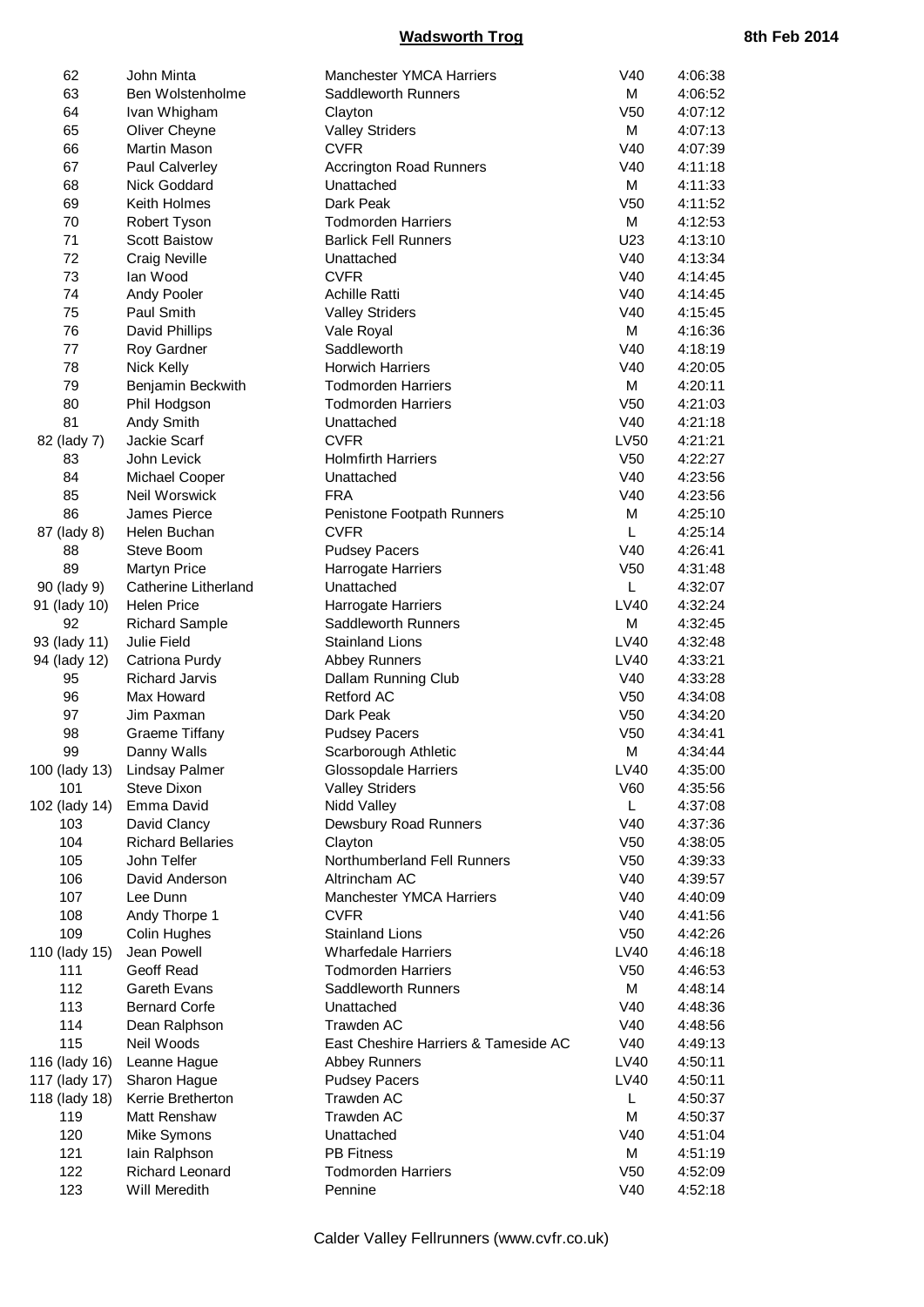| 124           | Dave Deason             | Dallam Running Club            | V40             | 4:52:43       |
|---------------|-------------------------|--------------------------------|-----------------|---------------|
| 125           | Michael Dean            | <b>CVFR</b>                    | V40             | 4:53:13       |
| 126           | <b>Andrew Petrie</b>    | <b>Stadium Runners</b>         | V40             | 4:53:27       |
| 127           | Neil Hankinson          | <b>Warrington Road Runners</b> | M               | 4:53:34       |
| 128 (lady 19) | Allison Skillicorn      | Abbey Runners                  | L               | 4:55:42       |
| 129 (lady 20) | Jane Leonard            | <b>Todmorden Harriers</b>      | LV50            | 4:57:02       |
| 130           | <b>Tony Steward</b>     | <b>CVFR</b>                    | V60             | 4:57:51       |
| 131           | Malcolm Coles           | <b>Valley Striders</b>         | V70             | 4:58:09       |
| 132           | Paul Hunt               | Goyt Valley Striders           | V <sub>50</sub> | 4:59:08       |
| 133           | Raj Madhas              | <b>Wharfedale Harriers</b>     | <b>MV40</b>     | 4:59:20       |
| 134 (lady 21) | Jennifer Garside        | Trawden AC                     | LV40            | 4:59:32       |
| 135 (lady 22) | Fiona Hall              | Trawden AC                     | L               | 4:59:33       |
| 136           | Nigel Crompton          | Pensby Runners                 | V <sub>50</sub> | 5:03:41       |
| 137 (lady 23) | Pat Peers               | Pensby Runners                 | LV50            | 5:03:42       |
| 138           | Mark Checkley           | Lostock AC                     | V <sub>50</sub> | 5:04:38       |
| 139 (lady 24) | Sandra Kelly            | <b>Horwich Harriers</b>        | LV40            | 5:06:39       |
| 140 (lady 25) | Adela Reperecki         | <b>Ilkley Harriers</b>         | LV50            | 5:16:10       |
| 141 (lady 26) | Aileen Baldwin          | <b>Stainland Lions</b>         | LV60            | 5:16:10       |
| 142 (lady 27) | Sarah Smith             | <b>Valley Striders</b>         | LV40            | 5:16:13       |
| 143           | <b>Richard Corney</b>   | <b>Halifax Harriers</b>        | V40             | 5:16:17       |
| 144 (lady 28) | Mandy Goth              | <b>Todmorden Harriers</b>      | LV50            | 5:17:27       |
| 145           | <b>Robin Barlett</b>    | Dallam Running Club            | V <sub>50</sub> | 5:17:37       |
| 146           | John Nunn               | <b>CVFR</b>                    | V <sub>50</sub> | 5:17:48       |
| 147           | Jim Goddard             | Baildon                        | V <sub>50</sub> | 5:18:38       |
| 148 (lady 29) | Helen Wilson            | <b>Todmorden Harriers</b>      | LV40            | 5:19:38       |
| 149           | Michael Pearcy          | Dallam Running Club            | V40             | 5:21:41       |
| 150           | <b>Philip Gray</b>      | Unattached                     | V <sub>50</sub> | 5:22:31       |
| 151           | <b>Richard Smith</b>    | Unattached                     | V40             | 5:23:31       |
| 152 (lady 30) | Anna Smith              | Queensbury RC                  | LV50            | 5:27:11       |
| 153 (lady 31) | Jane Hamp               | Scarborough Athletic           | LV50            | 5:31:19       |
| 154 (lady 32) | Julie Clayton           | Scarborough Athletic           | <b>LV40</b>     | 5:31:20       |
| 155 (lady 33) | Lisa Parkinson          | Unattached                     | L               | 5:33:23       |
| 156 (lady 34) | <b>Beverly Holmes</b>   | <b>Todmorden Harriers</b>      | LV40            | 5:33:23       |
| 157 (lady 35) | Linda Hayles            | <b>CVFR</b>                    | LV60            | 5:36:18       |
| 158 (lady 36) | Lucy Makinson           | Calder Tri                     | LV40            | 5:36:55       |
|               | Jim Scott               | <b>Eden Runners</b>            | М               | <b>DNF</b>    |
|               | Sonja Vietoris          | Unattached                     | <b>LV50</b>     | <b>DNF</b>    |
|               | Mick Fowler             | Unattached                     | V <sub>50</sub> | <b>DNF</b>    |
|               | David Cummings          | Trawden AC                     | V <sub>50</sub> | <b>DNF</b>    |
|               | David Danbury           | Unattached                     | V60             | <b>DNF</b>    |
|               | Reg Czudek              | <b>Todmorden Harriers</b>      | V60             | <b>DNF</b>    |
|               | <b>Matthew Hulley</b>   | Dark Peak                      | М               | <b>DNF</b>    |
|               | <b>Robert Pritchard</b> | <b>FRA</b>                     | V <sub>50</sub> | <b>DNF</b>    |
|               | Dave Collins            | <b>Todmorden Harriers</b>      | V <sub>50</sub> | <b>DNF</b>    |
|               | <b>Elise Milnes</b>     | <b>Todmorden Harriers</b>      | <b>LV50</b>     | <b>DNF</b>    |
|               | David Wilson            | <b>Todmorden Harriers</b>      | V <sub>50</sub> | <b>DNF</b>    |
|               | Peter Jackson           | <b>Barlick Fell Runners</b>    | V <sub>50</sub> | <b>DNF</b>    |
|               | Jon Wright              | <b>Todmorden Harriers</b>      | V40             | <b>DNF</b>    |
|               | Neil Gascoyne           | <b>Bingley Harriers</b>        | V40             | <b>DNF</b>    |
|               | Jim Mosley              | <b>CVFR</b>                    | V40             | <b>DNF</b>    |
| Men's Teams   |                         |                                |                 | <b>Points</b> |
|               | 1 Joseph Crossfield     | <b>CVFR</b>                    | 3               | 14            |
|               | lan Symington           |                                | 5               |               |
|               | Johnny Helliwell        |                                | 6               |               |
|               | 2 Tom Brunt             | Dark Peak                      | $\overline{2}$  | 58            |
|               | David Lund              |                                | 10              |               |
|               | Paul Fauset             |                                | 46              |               |
|               | 3 Craig Stansfield      | <b>Todmorden Harriers</b>      | 11              | 68            |